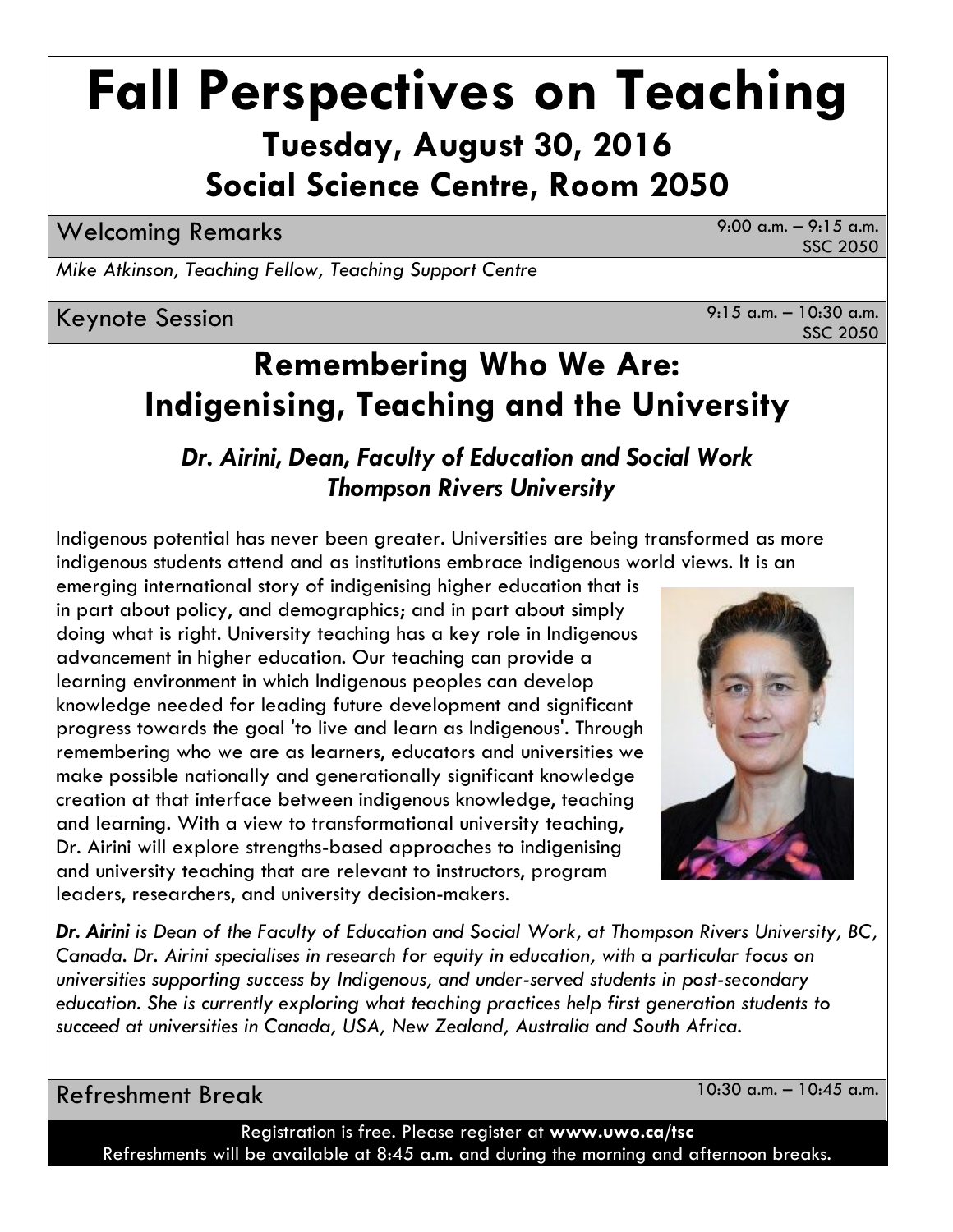Session A-1

10:45 a.m. – 12:00 p.m. SSC 2050

## **Indigenous Pedagogies: Incorporating Indigenous Methodologies and Ways of Knowing into the Curriculum**

*Susan Hill (First Nations Studies); Lina Sunseri (Sociology & Family Studies, Brescia University College); Pauline Wakeham (English); Chantelle Richmond (Geography)*

In its "Calls to Action", Canada's recent *[Truth and Reconciliation Commission](http://www.trc.ca/websites/trcinstitution/File/2015/Findings/Calls_to_Action_English2.pdf)* urges all postsecondary educators "to integrate Indigenous knowledge and teaching methods into their classrooms" (p. 8). Join us for a discussion about how we can create learning spaces that celebrate diverse ways of knowing and thinking. Faculty members from a variety of disciplines will share examples from their own classrooms of how they have incorporated indigenous knowledge and methodologies in their teaching in order to support student learning.

Session A-2

10:45 a.m. – 12:00 p.m. SSC 2028

### **Using Online Activities to Build Students' Research Capacity**

*Colleen Burgess (Huron University College Library); Melanie Mills (Western Libraries); Elan Paulson (Education)*

Where does making students research ready (e.g., thinking like a researcher, developing a research question, negotiating the information ecosystem) fit into your teaching? In this session, participants will discuss how, when, and where they believe developing students' research capacity takes place. Participants will also receive an introduction to a repository of online resources, eCampus Ontario, and one of its recently funded initiatives,

[www.Student2Scholar.ca](http://www.student2scholar.ca/) (S2S), a fully online, self-paced suite of learning modules for social science graduate students. Whether you are teaching senior undergraduate students, a graduate seminar, or are otherwise supporting novice researchers, you will be provided with practical guidance and helpful tips to augment your instruction with online learning activities that will build students' academic literacies and research skills.

**Break** 12:00 p.m. – 1:15 p.m.

Concurrent Sessions

Session B-1

1:15 p.m. – 2:30 p.m. SSC 2050

## **Getting Feedback on Your Students' Learning and Your Teaching**

*Mike Atkinson (Psychology) and Ken N. Meadows (Teaching Support Centre)*

How do you know if your students are learning what you are teaching? Requesting and receiving feedback from your students and responding to that feedback can have a significant and positive impact on your teaching and, ultimately, your students' learning. In this interactive session, we will ask you how you are already getting feedback from your students and how you use that feedback to inform your teaching as well as discussing methods that you may not currently be using. Topics will include classroom assessments techniques; mid-course feedback; student questionnaires on courses and teaching, including Western's new online feedback system, *Your Feedback*; and the scholarship of teaching and learning.

Registration is free. Please register at **www.uwo.ca/tsc**

Please note that some of the sessions will be video-recorded and made available on the TSC website.